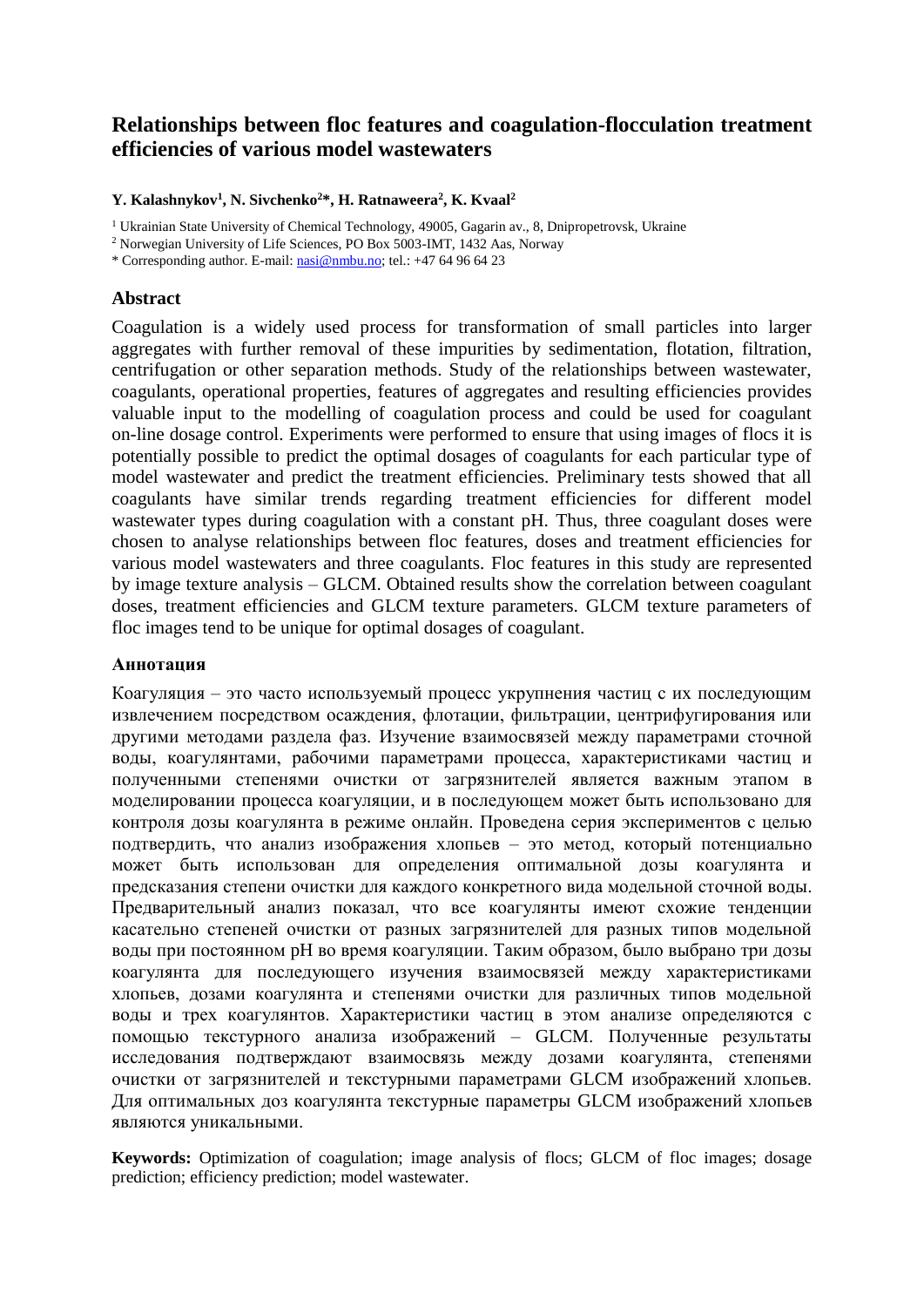### **Introduction**

Wastewaters contain a significant amount of suspended and dissolved substances, which create the need for its treatment before discharging into the receiving waterbodies. It is well known that insufficient wastewater treatment could dramatically influence on the environment (Smith et al, 2009; Anderson et al, 2002). It causes algal blooms that lead to death of fish and vegetation and enhances bacteria growth (Corell, 1998). These factors can become sources of serious health problems such as dysentery and cholera (Lipp et al, 2002). Thus, the quality control at water and wastewater treatment plants should be as high as possible.

At first treatment plants the quality control was performed by manual water sampling after certain stages of treatment (Edzwald, 1999). The main problem of this approach was a very long response time from sampling until results obtaining. This leads to usage of large amounts of chemicals in order to preempt the possible water quality problems. To eliminate mentioned disadvantages current W&WWTPs are using water quality control based on on-line water parameter analysis (Vesilind, 2003; Bourgeois et al, 2001). In this approach the sampling and analyzing of water parameters are typically automatized while process control is carried out by on-line monitors coupled with optimal coagulant dosing control systems (Ratnaweera, 2004). However, initial costs of such monitors are quite high.

The main objective of this research was to find a simple tool to predict the optimal coagulant dosage in order to use it as on-line water quality monitor. Assuming that floc features at optimal dosages are unique, the overall objective was to find a way to use floc images. Besides, the equipment which is required for image analysis of flocs is not as expensive as typical water quality monitors.

#### **Image Analysis in Coagulation – Update of literature review**

The aggregation process of colloidal particles into larger flocs is a process that can proceed artificially or naturally influenced by various physical or chemical disturbance factors. Resulting flocs consist of a large amount of initial primary particles and have highly porous structures (Kim, 2001). Definition of flocs geometric parameters is a difficult task because of their amorphous, disordered nature. Since publishing the fundamental book of Mandelbrot (1983) main basis for floc structure analysis has become the Power Law. For example, the most widely used in the floc structure analysis – 2D fractal dimension, can be found from a power relationship between project area and characteristic length of flocs.

The first application of the Power Law for interpretation of alum floc structure had been done by Tambo (Tambo and Watanabe, 1979). Further, in his paper Li applied "fractal approach" to the application of image analysis of flocs generated during water and wastewater treatment (Li and Ganczarczyk, 1989). After publication of these two fundamental papers, "the fractal approach" in image analysis of different flocs had become a common technique (Kim, 2001; Maggi, 2006). At first papers, focus of researchers was on determination of floc settling velocity and calculation of respective floc density by direct observation of settling process in diluted model solutions (Milligan and Hill, 1998; Lee et al, 1996; Tambo and Watanabe, 1979). This approach gives sufficiently accurate results and can be operated *in-situ.* On the other hand, it is time consuming and complicated process. Moreover, it requires sensitive weighing system and therefore cannot be applied to industrial water monitoring systems.

At the same time, another sufficiently common approach for characterization of flocstructures is an image analysis based on the microphotography (Farrow and Warren, 1989). First images obtained during the coagulation process were taken by coupling the microscope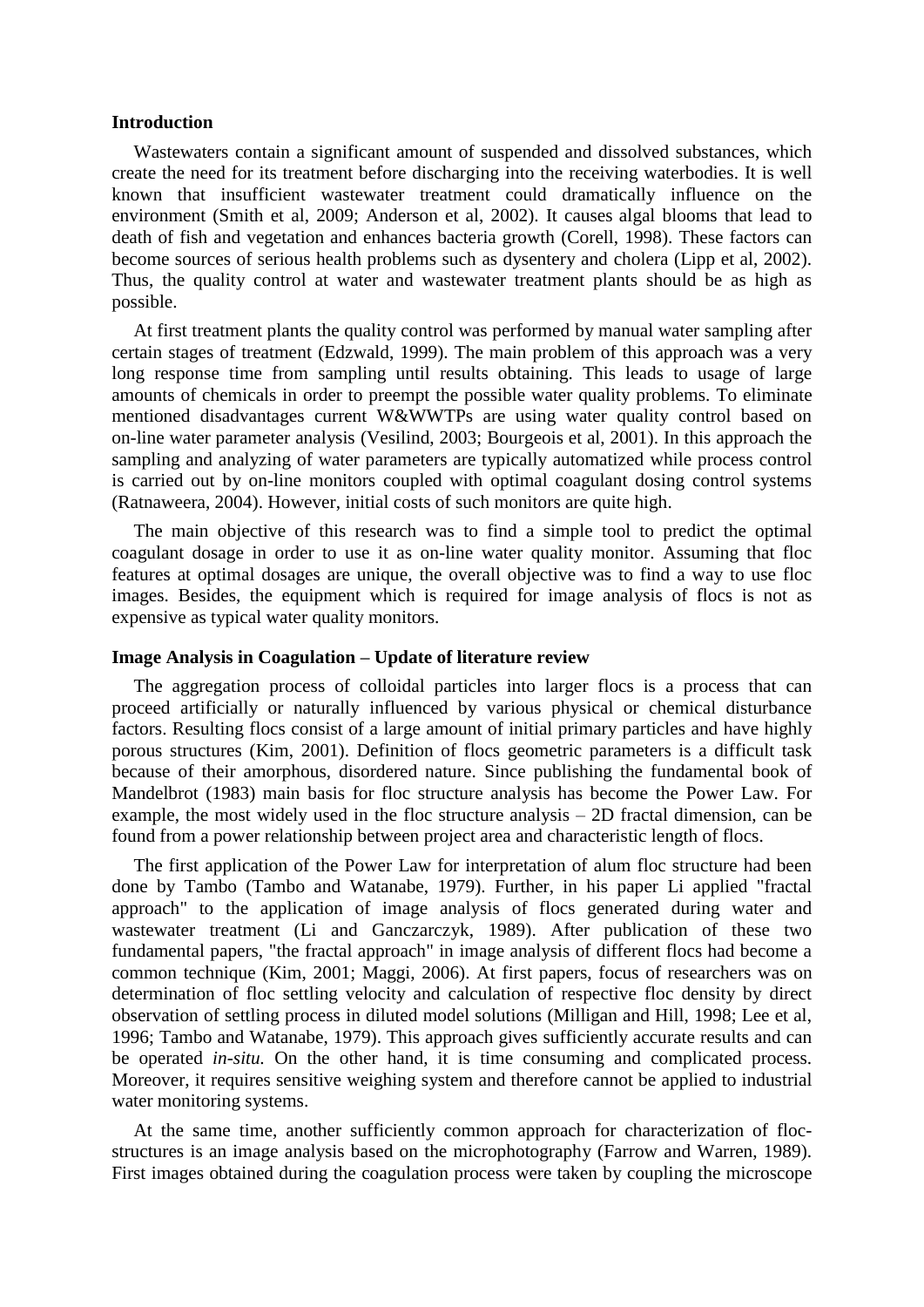with analog camera which gave a high enough magnification and good image details (Logan and Kilps, 1995; Gorczyca et al, 2003). This technique allowed to investigate the floc structure and morphology based on detailed analysis of microphotography (Cousin and Ganczarczyk, 1998). Besides, based on this technique correctness of fractal approach to the floc structure has been confirmed. However, as a previous approach, it was still highly time consuming technique because all operations on the image taking and analysis were performed manually. Moreover, this approach require sample extraction and/or special preparation in order to move it to microscope panel. Thus, this technique could not be used in industrial water monitoring systems.

The next step in image analysis was "digital approach" based on digital photo cameras and PCs (Logan, 1999; Chakraborti et al, 2000). Despite the relatively low resolution range of the digital cameras and low operating speed of PCs at that time this approach quickly became generally applicable. One reason was that coupling digital camera with PC considerably simplifies image taking and processing. Another reason is developing special technique of image taking by application of additional photo-chamber (Droppo, 2004). This technique allows to obtain images *in-situ* by cycle pumping suspension through the chamber. However, this could lead to flocs breakage because it is fragile nature (Jarvis et al, 2005). Nevertheless, the large number of papers based on this technique emerge last decade. As can be expected, with further development of digital cameras, PCs, software and new photo techniques "digital approach" for image taking and analysis could be even more applicable. Alternatively, there are few more new ways for *in-situ* image analysis that emerge last years: Particle Image Velocimetry (PIV) and Small Angle Laser Light Scattering (SALLS). These techniques are not quite new in general, but in application to image analysis they were not used so far. PIV analysis can be used to determine settling velocity as well as flocs shape and dimensions by analyzing their tracks via high speed image tracking system (Xiao et al, 2011). SALLS is used to determine floc concentrations and dimensions by analog or digital Fourier transformation of back scattered laser light (Kim et al, 2001). Both techniques could be used for calculation of fractal dimensions.

#### **Methods, equipments and procedures**

For jar tests 1 liter beakers equipped with Floaculator 2000 programmable mixer units (Kemira, Sweden) have been used. Mixing was performed in following modes: 1 min rapid mixing (400 RPM), 10 min slow mixing (30 RPM) and 20 min sedimentation without mixing. During the experiments 3 types of industrial coagulants were tested: ALS, PAX-18 and PIX-313 (Kemira, Sweden). To maintain stable pH value which equals 7 during the coagulation process 2M NaOH (VWR, Belgium) was added simultaneously with coagulant. During slow mixing stage accurate measurements of pH were performed in order to ensure that pH is stable and equals 7. After slow mixing stage mixer units were removed from glasses to avoid disturbance of flocs during sedimentation. Finally, after sedimentation stage approximately 200 ml of water samples were taken from 5 cm depth by peristaltic pump.

Listed in table 1 components in appropriate concentrations have been used to prepare model wastewater with reproducible parameters. Two types of hardness with corresponding alkalinities of initial wastewater have been selected in order to simulate typical Norwegian wastewaters and middle and western European wastewater types. Average initial wastewater parameters are listed in table 2.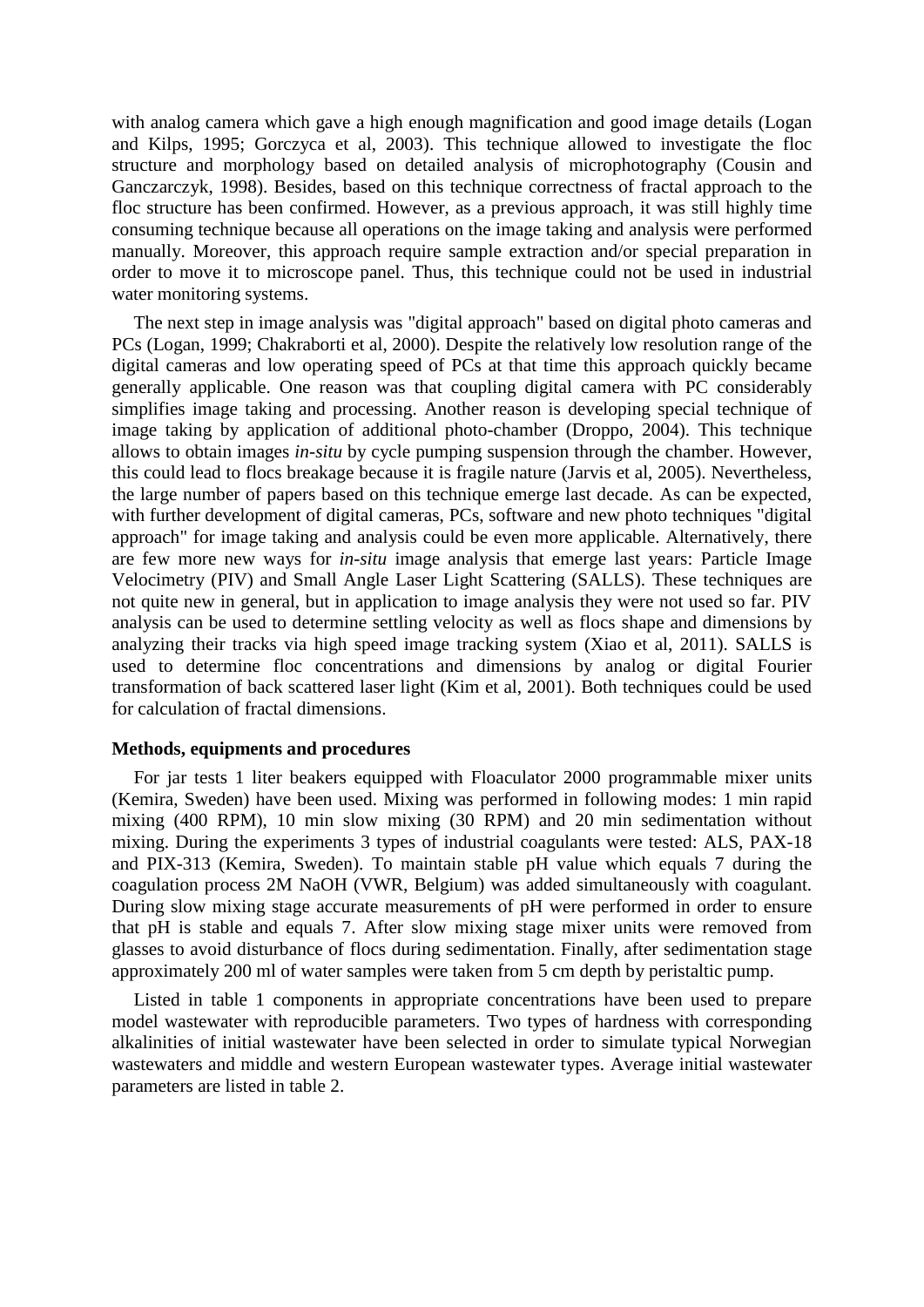| N <sub>0</sub> | <b>Component</b>                                | <b>Concentration level</b> |         |        |
|----------------|-------------------------------------------------|----------------------------|---------|--------|
|                |                                                 | Low,                       | Medium, | High,  |
|                |                                                 | mg/1                       | mg/1    | mg/1   |
|                | Dried Milk (Nestle, Norway)                     | 150                        | 300     | 600    |
| $\overline{2}$ | Potato starch (Hoff, Norway)                    | 30                         | 60      | 120    |
| 3              | Bentonite (Alfa Aesar, USA)                     | 40                         | 80      | 160    |
| 4              | NaCl, soft/hard (Merck, Germany)                | 400/0                      | 400/0   | 400/0  |
| 5              | $K_2HPO_4$ (Merk, Germany)                      | 25                         | 50      | 100    |
| 6              | NH <sub>4</sub> Cl (Kebo, Germany)              | 50                         | 100     | 200    |
| 7              | Na-salt Humic acids (Merck, Germany)            | 2.5                        | 5       | 10     |
| 8              | NaHCO <sub>3</sub> , soft/hard (Merck, Germany) | 60/400                     | 60/400  | 60/400 |
| 9              | CaCl <sub>2</sub> , soft/hard (Merck, Germany)  | 0/255                      | 0/255   | 0/255  |

**Table 1** Model waste water composition (Ratnaweera, 1991)

To obtain floc images during the coagulation process DSLR D600 camera (Nikon, Japan) with 105 mm Nikkor AF-S Micro 1:2.8 G ED lens (Nikkor, China) coupled with SpeedLite YN460 flash (Yongnuo, China) have been used. Following parameters were used during image taking process: ISO 800, F/32, 1/200. DigiCamControl 1.2.0 free software has been used for remote camera control to take images each 20 seconds during coagulation process. In addition, to obtain images modified mixing unit with attached 4 cm black plastic stripe was used, making a black background in images. Obtained images were processed in ImageJ free software to convert it to black and white, crop central 3000\*3000 pixel area, enhance contrast and find GLCM texture parameters (Haralik et al, 1973) via "GLCM\_TextureToo V 0.008" plugin (Cornish, 2007).

Each sample taken after sedimentation step was analyzed for total suspended solids, turbidity, ortho- and total phosphorous contents. The total amount of suspended solids was calculated as weight gain of the 1 hour dried at 105ºC Glass Fiber Filter (Whatman, UK) after filtration of a certain volume of water sample. Turbidity measurements were performed by 2100Q portable turbidimitre (Hach, USA). Concentration of ortho-phosphate ions in water samples were measured according to ISO 6678:2004(E) standard by using an UV5800PC spectrophotometer (Shanghai Bilon Instrument, China). Total phosphorous concentration were determined by using express Hach Lange photometric method with LCK 348 and/or LCK 349 standard test tubes and DR3900 spectrophotometer.

| Component       | <b>Concentration level</b>      |                                 |                                 |  |
|-----------------|---------------------------------|---------------------------------|---------------------------------|--|
|                 | Low,                            | Medium,                         | High,                           |  |
|                 | (soft / hard)                   | (soft / hard)                   | (soft / hard)                   |  |
| pH              | $7.87 \pm 0.19 / 7.98 \pm 0.07$ | $7.89 \pm 0.15 / 8.01 \pm 0.04$ | $7.81 \pm 0.05 / 7.95 \pm 0.03$ |  |
| Turbidity, FTU  | $106\pm7/114\pm11$              | $239 \pm 20 / 264 \pm 14$       | 558±79/558±42                   |  |
| TSS, g/l        | $0.11 \pm 0.02 / 0.11 \pm 0.01$ | $0.18 \pm 0.04 / 0.24 \pm 0.03$ | $0.44 \pm 0.06 / 0.38 \pm 0.1$  |  |
| $PO_4^3$ , mg/l | $4.72 \pm 0.3 / 5.01 \pm 0.1$   | $9.96\pm0.99/10.17\pm0.7$       | $19.7 \pm 0.1 / 17.63 \pm 0.1$  |  |
| Total P, mg/l   | $5.14 \pm 0.1 / 5.67 \pm 0.1$   | $10.95 \pm 0.25 / 10.7 \pm 0.1$ | $21.0\pm0.1/20.9\pm0.1$         |  |

**Table 2** Initial model wastewater parameters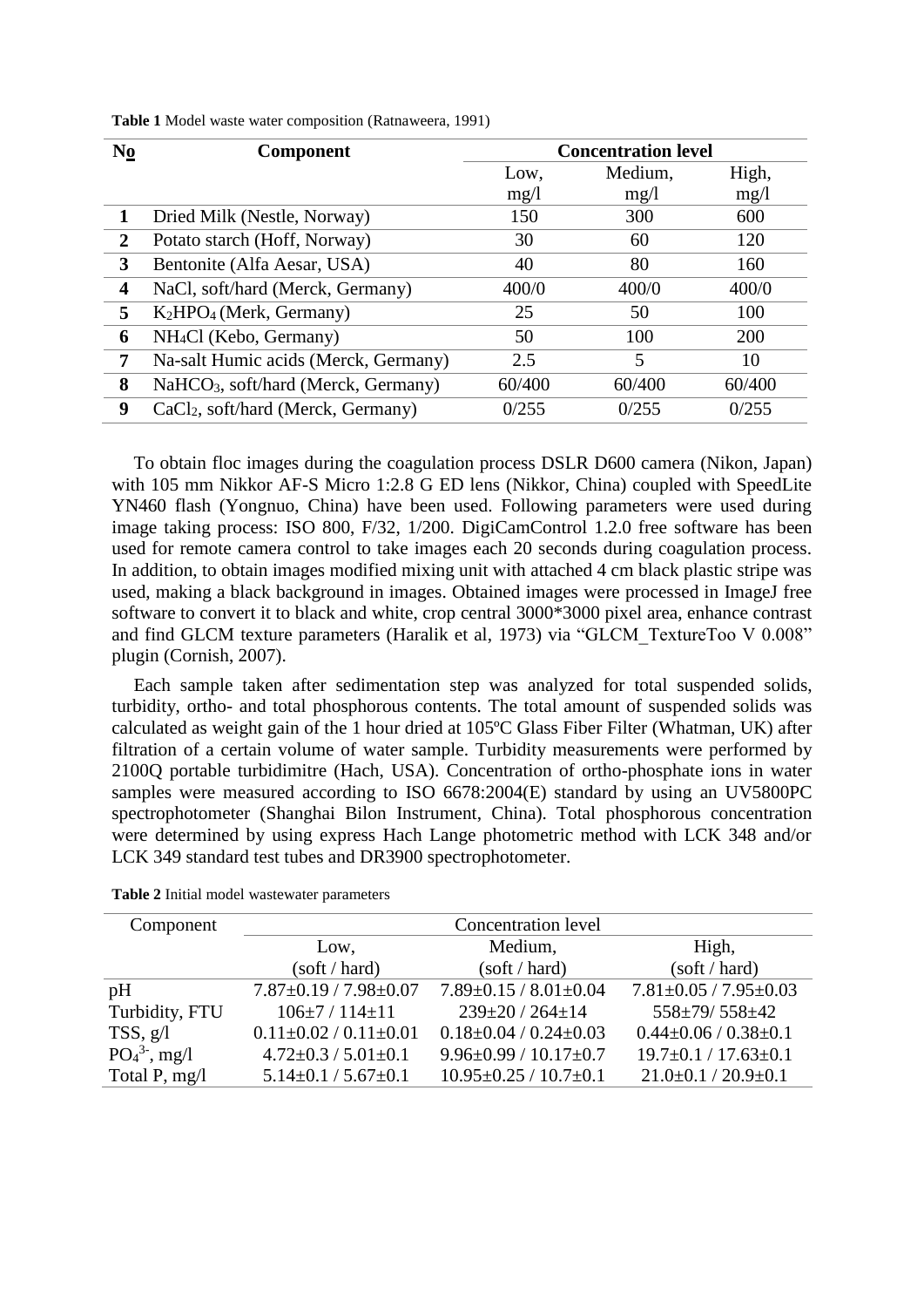#### **Experiments planning**

During the experiments planning 2 types of initial model wastewaters (soft and hard) with 3 concentration levels of turbidity (low, medium, high) have been selected to simulate typical Norwegian and middle Europian wastewaters (table 1, 2). In addition, 3 types of coagulants (ALS, PAX-18, PIX-313) have been selected to reproduce the coagulation stage at typical wastewater treatment plants. pH value and concentration of coagulant during coagulation process have been selected by analyzing and reconstructing Amirtharajah coagulation mechanism diagrams to perform coagulation by sweep-floc mechanism (Amirtharajah and Kirk, 1982; Johnson and Amirtharajah, 1983). In preliminary research part 6 doses of coagulant were chosen with concentrations varied from 0.25 to 2.25 mmol/l to define the optimal coagulant doses for each water type. Graphical representation of coagulation initial conditions are shown in fig. 1 in appropriate solubility diagram for aluminum (a) and iron (b).

After defining optimal doses, 3 coagulant concentrations corresponding to near optimal, under- and over- dosages based on analysis of samples after coagulation process have been selected. Further, additional coagulation experiments with remote image taking system have been performed, while obtained images were processed in order to determine GLCM texture parameters.



Figure 1 Coagulant solubility diagrams for Al(a) and Fe(III)(b) species (after Amirtharajah and Kirk, 1982; Johnson and Amirtharajah, 1983). Research zone highlighted by hatching.

#### **Results and discussion**

As was mentioned above, 2 types of model wastewater (soft and hard) with different concentration of components have been used for all experiments. Figure 2 shows the results of the jar tests with ALS coagulant while constant pH during coagulation.

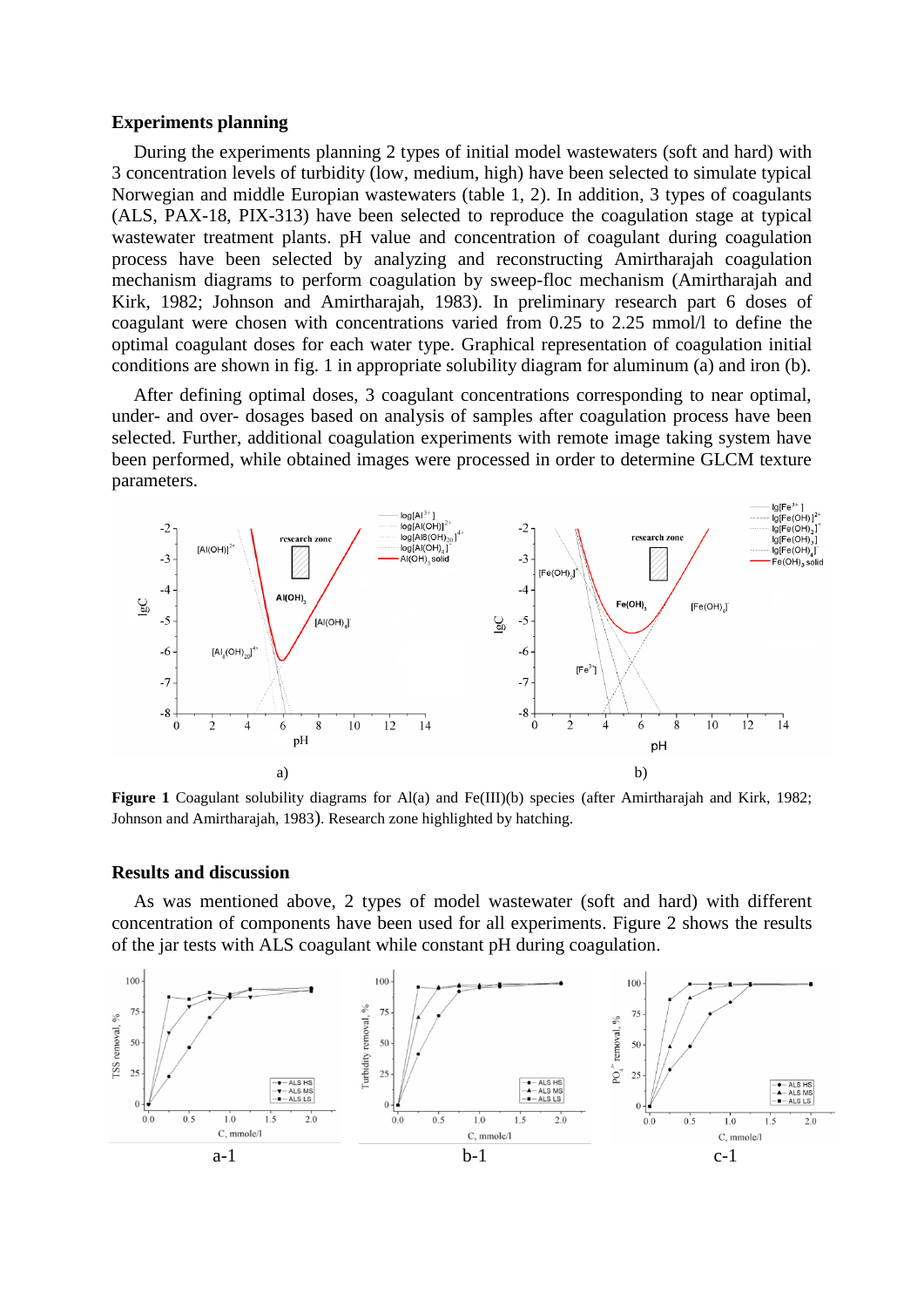

**Figure 2** ALS jar test results in TSS (a), turbidity (b) and ortho-phosphate (c) removal efficiency for soft (1) and hard (2) wastewater types with 3 contaminant concentrations: low, medium and high. pH=7.

Results show that soft wastewater types require higher coagulant addition for effective turbidity and TSS removal in comparison with hard wastewater types. For example, effective turbidity and TSS removal for soft wastewaters require addition of 0.50-1.00 mmol Al/l, while effective orthophosphate removal requires 0.50-1.25 mmol/l of Al for ALS coagulant. At the same conditions, hard wastewaters require 0.25-0.75 mmol/l Al for TSS and turbidity removal and 0.50-1.0 mmol/l Al for effective orthophosphate removal. Probably decreasing amount of coagulant to rich desired purification rate is influenced by the presence of  $Ca^{2+}$ ions, which enhance the coagulation process by double layer compression (O'melia, 1989). Almost the same trends have been observed for PAX-18 and PIX-313 coagulants. Thus, based on obtained results 1 mmol/l equivalent dosage of Al has been selected for further investigations as a near optimal dosage, 0.25 mmol/l Al – under- dosage and 2 mmol/l Al – over- dosage.

Naturally, during coagulation process particles and aggregates have tend to growth until the system will reach a steady state point. At equilibrium resulting flocs are stable because of equal rate of aggregation and disaggregation processes. During steady state floc structure could be reproducibly defined, as it is not vary significantly. Thus, to define a steady state time, images of coagulation process were collected each 20 seconds during a slow mixing period. Next, resulting set of images was processed and GLCM texture parameters have been obtained. Further, the statistical relationships between GLCM texture parameters and time have been performed using Principal Component Analysis. Fig. 3 shows the scores response of the first principal component (PC1) of GLCM image texture features as a function of time during coagulation process (slow mixing period).



**Figure 3** Response of PC1 GLCM texture parameters as a function of slow mixing time: ALS; 0.25 mmol/l; Low Soft wastewater type.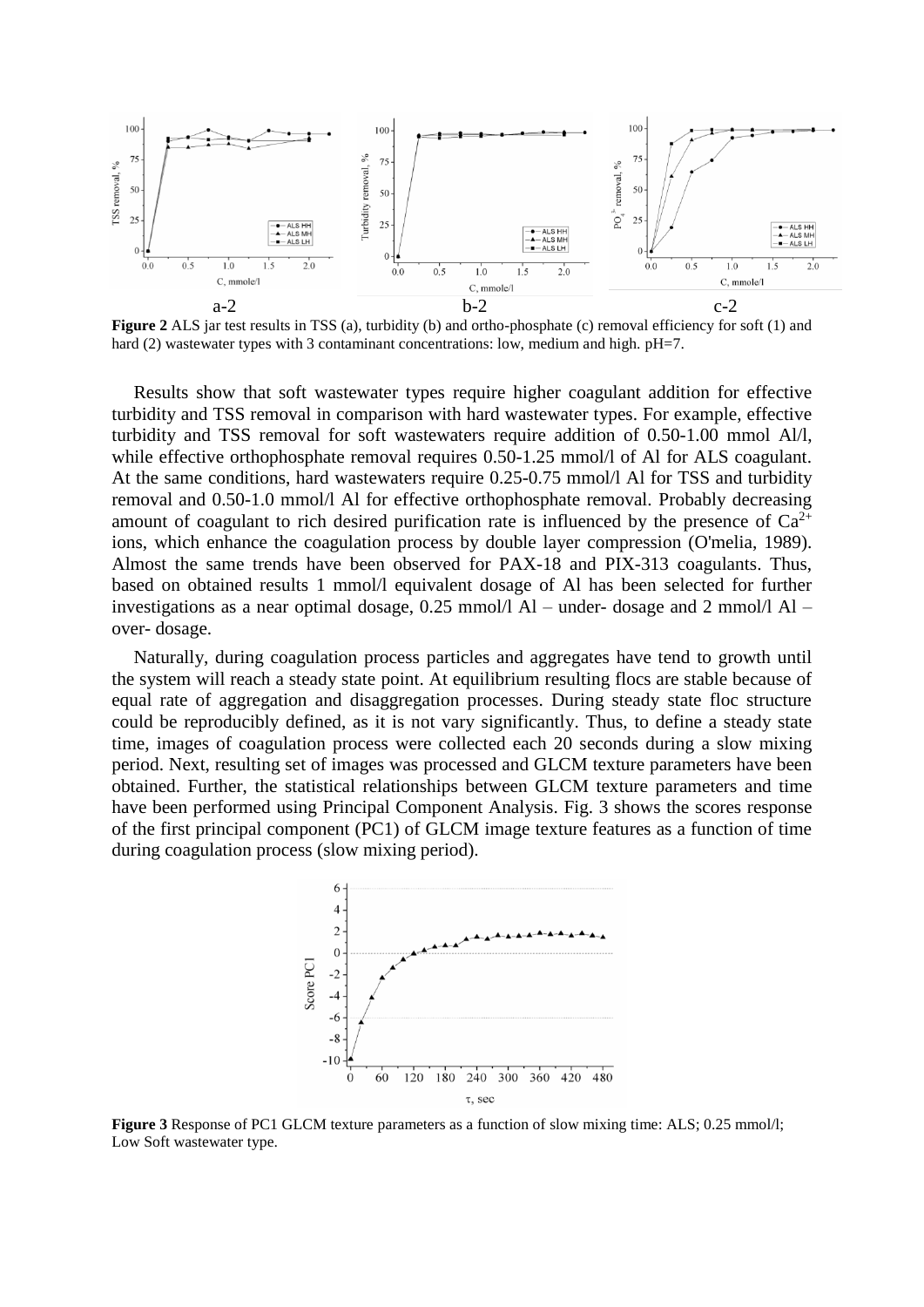Analysis of fig. 3 shows that at first images structures are tend to change until the steady state region is reached in 250-400 seconds (in overall for all wastewater types and coagulants). Further, it tends to show the stability of GLCM texture parameters of images, thus, it proves the certain level stability of flocs structures after some time of slow mixing. This time interval have been used in further research for various coagulant dosages. It should be noted, that obtained results are in a good agreement with the previous studies (Sivchenko et al, 2013), where the results were obtained by analyzing physical dimensions of particles and using Angle Measure Technique (AMT) for images during coagulation process. Hence, GLCM texture analysis of floc images obtained during coagulation process can be used as a tool for prediction of image texture structure. Assuming that floc features at optimal dosages are unique, this technique potentially could be used to predict the optimal coagulant dosages.

To verify this hypothesis, further investigations of GLCM texture features for optimal coagulant dosages and different wastewater types were conducted. Resulting images of flocs for ALS coagulant and medium soft model wastewater type at the same coagulation time are shown in fig. 4.

Even without image analysis it could be concluded that there is a strict difference between obtained images. In order to find statistical relationships between GLCM texture parameters and coagulant doses PCA analysis for all wastewater types has been performed.



**Figure 4** Floc images obtained by addition of 0.25 (a), 1.00 (b) and 2.00 (c) mmol/l of Al: ALS; 400 seconds after slow mixing started; medium soft wastewater type.



**Figure 5** Scores on PC1 and PC2 in PCA of GLCM texture parameters with different wastewater types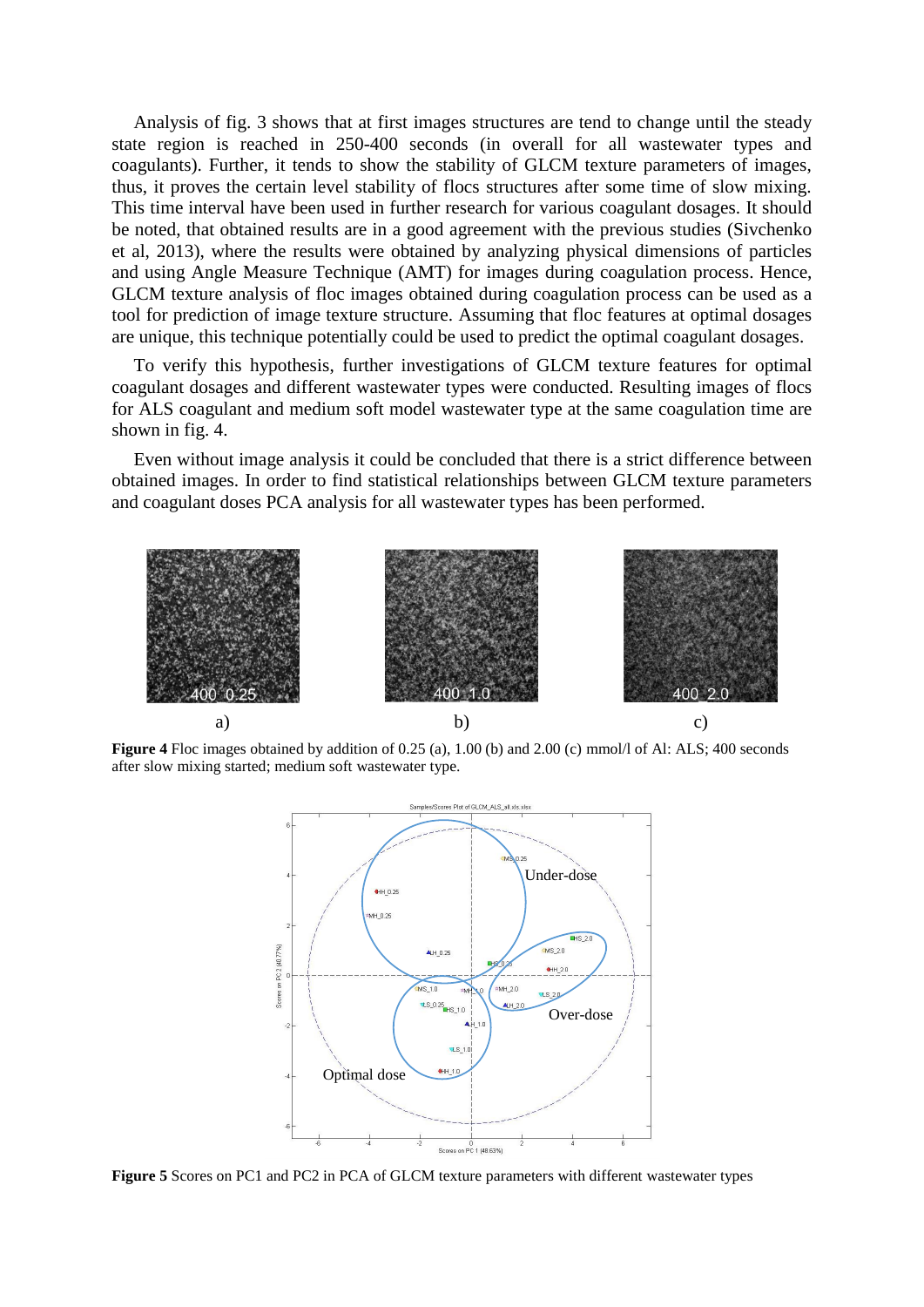Fig. 5 shows that the responses of PC1 versus PC2 of GLCM texture parameters are located at 4 different zones of PCA scores graph. Most part of under- dosages are located at negative PC1 and positive PC2 zone, while remaining part that locates at other regions is more related to optimal dosage than to the under- dosage according to treatment efficiencies results. Meanwhile, all optimal dosages are located at negative PC1 and negative PC2 zones. At the same time over- dosages are located in positive PC1 and positive and negative PC2 zones. Thus, as different dosages are located in different regions of PCA graph, they can be principally separated to 3 independent groups that corresponds to different coagulant dosages based on PCA scores. In particularly, this allow to predict coagulant dosage based on analysis of images obtained directly during coagulation process.

### **Conclusions**

GLCM texture analysis is a promising technique for water and wastewater quality monitoring. Based on obtained results it could be concluded that there is a strict correlation between image GLCM texture features and physical parameters of flocs. Moreover, using PCR or PLSR for GLCM texture parameters optimal dosages of coagulant could be predicted.

#### **Recommendation for further research**

As observed correlations are not as clear for PAX-18 and PIX-313 coagulants more detailed investigation with more than 3 dosages of coagulant should be performed. Next, investigation on real wastewater should be performed in order to identify potential application of this technique to wastewater quality monitoring.

### **References**

Anderson D., Glibert P., Burkholder J., 2002. Harmful Algal Blooms and Eutrophication: Nutrient Sources: Composition and Consequences. *Estuaries and Coasts* **25**(4), 704-726. Amirtharajah A., Mills K., 1982. Rapidmix design for mechanisms of alum coagulation *Journal (American Water Works Association)* **74**(4), 210-216.

Bourgeois W., Burgess J., Stuetz R, 2001. On-line monitoring of wastewater quality: a review. *Journal of Chemical Technology and Biotechnology* **76**(4),337–348.

Chakraborti R., Atkinson J., Benschoten J., 2000. Characterization of alum floc by image processing. *Environmental Science Technology* **34**(18), 69–76.

Cornish T.C., 2007. GLCM\_Texture\_Too, v. 0.008. http://tobycornish.com/downloads/imagej/

Correll D., 1998. The Role of Phosphorus in the Eutrophication of Receiving Waters: A Review. *Journal of Environmental Quality* **27** (2), 261–266.

Cousin C., Ganczarczyk J., 1998. Effects of salinity on physical characteristics of activated sludge flocs. *Water Qual. Res. J. Canada* **33**(4), 565–587.

Droppo I., 2004. Structural controls on floc strength and transport. *Canadian Journal of Civil Engineering* **31**(4), 569-578.

Edzwald J., 1999. Water quality and treatment: a handbook of community water supplies. New York : McGraw-hill, 1248.

Gorczyca B., Chakraborti R., Gardner K., Atkinson J., Benschoten J., 2003. Changes in fractal dimension during aggregation. *Water Research* **37** (4), 873–883.

Haralick R. M., Shanmugam K., Dinstein I. H., 1973. Textural features for image classification. *Systems, Man and Cybernetics, IEEE Transactions on*, (6), 610-621.

Johnson P., Amirtharajah A., 1983. Ferric chloride and alum as single and dual coagulants. *Journal (American Water Works Association)*, **75**(5), 232-239.

Jarvis P., Jefferson B., Gregory J., Parsons S., 2005. A review of floc strength and breakage *Water Research* **39**(14), 3121–3137.

Kim S. H., Moon B. H., Lee H. I, 2001. Effects of pH and dosage on pollutant removal and floc structure during coagulation. *Micro Chemical Journal* **68**(2-3), 197–203.